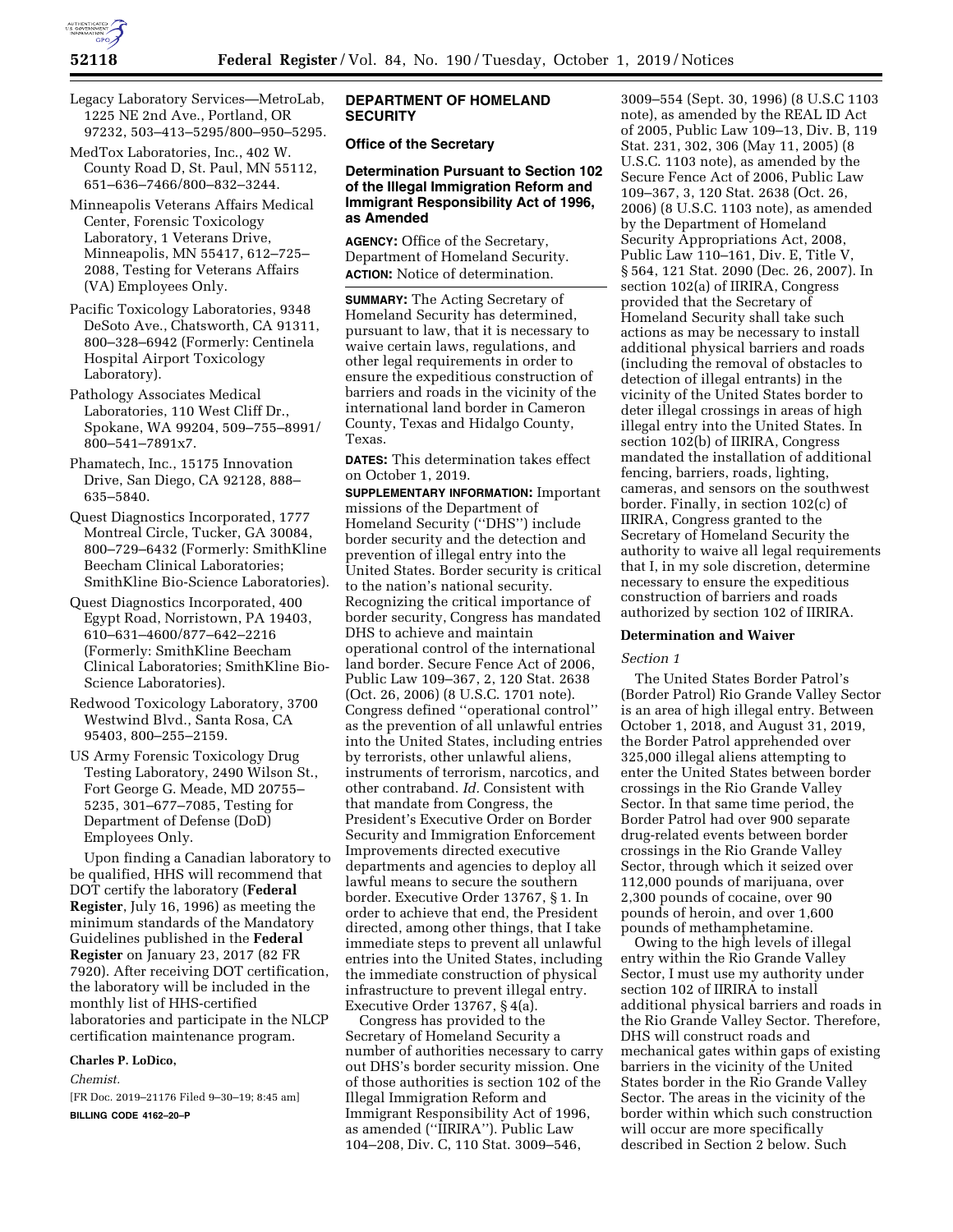areas are not located within any of the areas identified in sections 231 and 232(c) of title II of division A of the Fiscal Year 2019 DHS Appropriations Act. *See* Public Law 116–6, Div. A, Title II, §§ 231–232.

#### *Section 2*

I determine that the following areas in the vicinity of the United States border, located in the State of Texas within the Border Patrol's Rio Grande Valley Sector, are areas of high illegal entry (the ''project areas''):

• In Cameron County, starting approximately one-tenth (0.1) of a mile west of a gap in the existing barrier commonly referred to as the Sabal Palm gate location, which is situated approximately one-half (0.5) of a mile south of the intersection of Sabal Palm Grove Road and Southmost Road, and extending to approximately one-tenth (0.1) of a mile northeast of the Sabal Palm Gate location.

• In Cameron County, starting approximately one-tenth (0.1) of a mile west of a gap in the existing barrier commonly referred to as the Landrums gate location, which is situated approximately two-tenths (0.2) of a mile southeast of the intersection of Military Highway and South Sam Houston Boulevard, and extending to approximately one-tenth (0.1) of a mile east of the Landrums gate location.

• In Cameron County, starting approximately one-tenth (0.1) of a mile north of a gap in the existing barrier commonly referred to as the Rio Grande Avenue gate location, which is situated immediately east of the intersection of Rio Grande Avenue and Robertson Road, and extending to approximately one-tenth (0.1) of a mile south of the Rio Grande Avenue gate location.

• In Cameron County, starting approximately one-tenth (0.1) of a mile west of a gap in the existing barrier, commonly referred to as the Robertson Road gate location, which is situated immediately north of the intersection of Robertson Road and Rio Grande Avenue, and extending to approximately one-tenth (0.1) of a mile east of the Robertson Road gate location.

• In Hidalgo County, starting approximately one-tenth (0.1) of a mile northwest of a gap in the existing levee wall commonly referred to as the 263 Road gate location, which is situated on the International Boundary Water Commission (''IBWC'') levee approximately one-quarter (0.25) of a mile southwest of the intersection of Military Road and Domingo Trevino Drive, and extending to approximately one-tenth (0.1) of a mile southeast of the 263 Road gate location.

• In Hidalgo County, starting approximately one-tenth (0.1) of a mile north of a gap in the existing levee wall commonly referred to as the Strawberry Farms gate location, which is situated on the IBWC levee approximately fourtenths (0.4) of a mile southwest of the intersection of Villarre Crispin Street and Military Road, and extending to approximately eight-tenths (0.8) of a mile southeast of the Strawberry Farms gate location.

• In Hidalgo County, starting approximately one-tenth (0.1) of a mile northwest of a gap in the existing levee wall commonly referred to as the Hoki's gate location, which is situated on the IBWC levee approximately nine-tenths (0.9) of a mile southeast of the intersection of Chihuahua Road and Military Road, and extending to approximately one-tenth (0.1) of a mile southeast of the Hoki's gate location.

• In Hidalgo County, starting approximately one-tenth (0.1) of a mile northwest of a gap in the existing levee wall commonly referred to as the Metz Farms gate location, which is situated on the IBWC levee approximately sixhundredths (.06) of a mile southeast of the intersection of Chihuahua Road and Military Road, and extending to approximately one-tenth (0.1) of a mile southeast of the Metz Farms gate location.

• In Hidalgo County, starting approximately one-tenth (0.1) of a mile west of the gap in the existing levee wall, commonly referred to as the Mudhole Road gate location, which is located on the IBWC levee approximately one-tenth (0.1) of a mile southeast of the intersection of Manuelita Rios Road and Farm to Market Road 1427, and extending to approximately one-tenth (0.1) of a mile east of the Mudhole Road gate location.

• In Hidalgo County, starting approximately one-tenth (0.1) of a mile northwest of a gap in the existing levee wall commonly referred to as the Boat Ramp Gate (Cistern) gate location, which is situated four-tenths (0.4) of a mile northwest of the intersection of County Road 1598 and the IBWC levee, and extending to approximately onehalf (.0.5) of mile southeast of the Boat Ramp Gate (Cistern) gate location.

• In Hidalgo County, starting approximately one-tenth (0.1) of a mile southwest of a gap in the existing levee wall commonly referred to as the Fuller gate location, which is situated at the intersection County Road 1598 and the IBWC levee, and extending to approximately six-tenths (0.6) of a mile east of the Fuller gate location.

• In Hidalgo County, starting approximately one-tenth (0.1) of a mile north of a gap in the existing levee wall commonly referred to as the Basin Ramp (PGR) gate location, which is situated approximately one-tenth (0.1) of a mile southwest of where Desiga Way terminates at Progresso Settling Basin, and extending to approximately onetenth (0.1) of a mile south of the Basin Ramp (PGR) gate location.

• In Hidalgo County, starting approximately one-tenth (0.1) of a mile southwest of a gap in the existing levee wall commonly referred to as the Progresso Pump gate location, which is situated approximately two-tenths (0.2) of mile southwest of the intersection of Moon Lake Drive South and the IBWC levee, and extending to approximately one-tenth (0.1) of a mile northeast of the Progresso Pump gate location.

• In Hidalgo County, starting approximately two-tenths (0.2) of a mile west of a gap in the existing levee wall commonly referred to as the Octavio Garcia Ramp gate location, which is situated three-hundredths (0.03) of a mile east of the intersection of County Road 793 and County Road 1702, and extending to approximately one-tenth (0.1) of a mile east of the Octavio Garcia Ramp gate location.

• In Hidalgo County, starting approximately seven-tenths (0.7) of a mile west of a gap in the existing levee wall commonly referred to as the Beckwith Ramp gate location, which is situated at the intersection of County Road 793 and County Road 1706, and extending to approximately one-tenth of a mile east of the Beckwith Ramp gate location.

• In Hidalgo County, starting approximately one-half (0.5) of a mile west of a gap in the existing levee wall commonly referred to as the Swamp Refuge gate location, which is situated approximately four-tenths (0.4) of a mile east of the intersection of County Road 793 and County Road 1706, and extending to approximately one-tenth (0.1) of a mile east of the Swamp Refuge gate location.

• In Hidalgo County, starting approximately six-tenths (0.6) of a mile northwest of a gap in the existing levee wall commonly referred to as the Fuller Ramp gate location, which is situated approximately one (1) mile east of the intersection of County Road 793 and County Road 1706, and extending to approximately one-tenth (0.1) of a mile southeast of the Fuller Ramp gate location.

• In Hidalgo County, starting approximately one-tenth (0.1) of a mile southwest of a gap in the existing levee wall commonly referred to as the East of Hidalgo Port of Entry gate location, located approximately two-tenths (0.2)